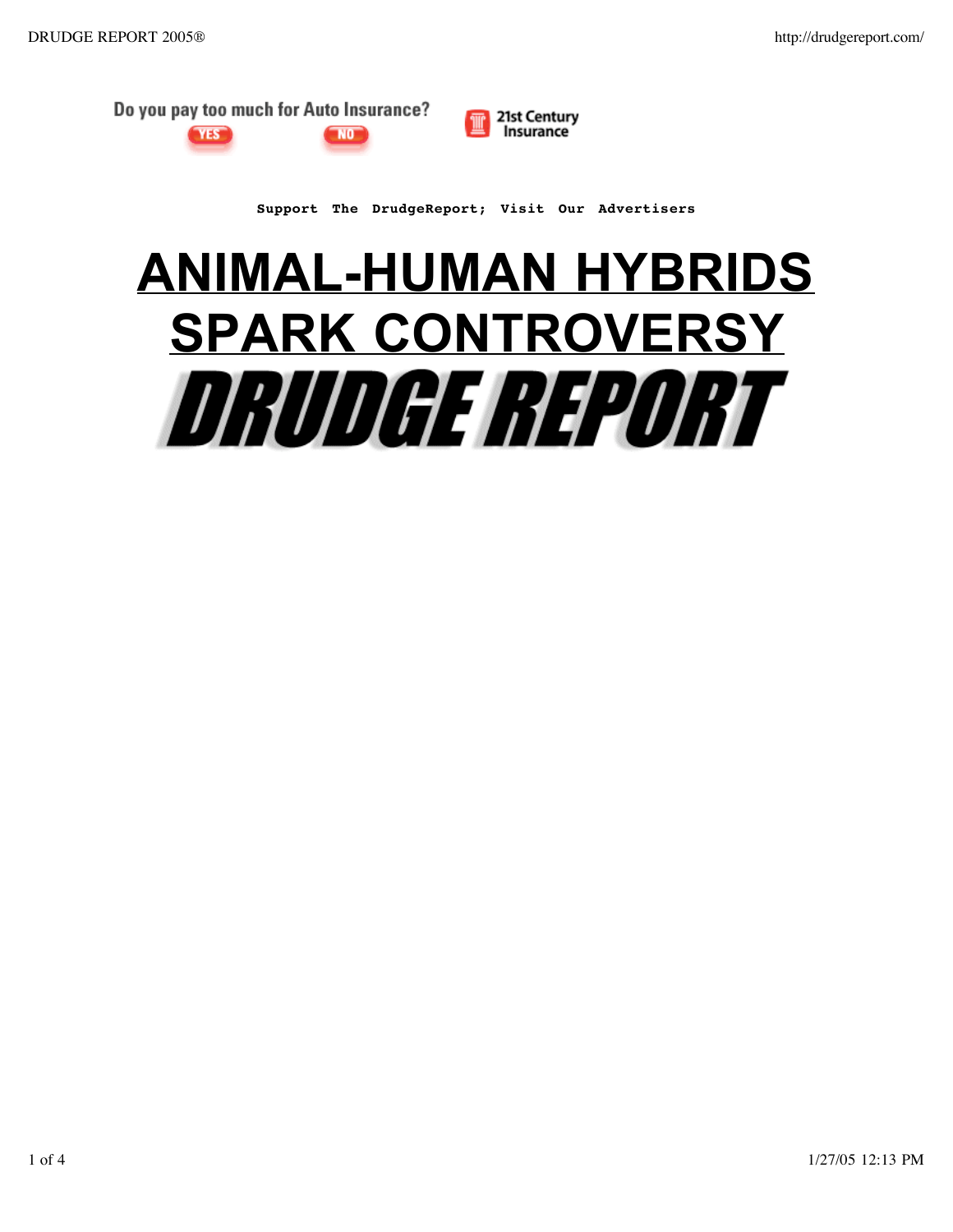**BLAIR URGES USA TO JOIN FIGHT AGAINST CLIMATE CHANGE...**

**GLOBAL WARMING IS 'TWICE AS BAD AS PREVIOUSLY THOUGHT'...**

**OIL FIRMS FUND CAMPAIGN TO DENY...**



**BOSTON BREAKS ALL-TIME SNOW RECORD FOR MONTH...**

**World Leaders Mark Auschwitz Liberation...** 

**Cheney Remembers...** 

**Only One Jew Thought To Remain In Afghanistan...**

**Senator Wants Boxing Gloves on Chickens...** 



**AP WORLD AP NATIONAL AP WASHINGTON AP BUSINESS AP ENTERTAINMENT AP ON THE HOUR AP HEADLINES AP BREAKING AP/REUTERS PHOTO WIRE SEARCH Date Range:**

Within 1 Day **Any word(s) in article:** **Murder Charges for Suspect in Train Crash ...**

**Murder Charge Planned...** 

**Florida father used stun gun to discipline son...**



**Quarterback Tom Brady sues GM over ads...**

**MATT DRUDGE 3 AM GIRLS CINDY ADAMS JONATHAN ALTER ARMY ARCHERD PETER BART STEPHEN BATTAGLIO BECK/SMITH BIZARRE [SUN] TONY BLANKLEY SIDNEY BLUMENTHAL GLORIA BORGER BRENT BOZELL DAVID BRODER DAVID BROOKS TINA BROWN PAT BUCHANAN BILL BUCKLEY MONA CHAREN ELEANOR CLIFT RICHARD COHEN PAUL COLFORD JOE CONASON ANN COULTER CRAIG CRAWFORD STANLEY CROUCH MICHAEL DALY DE BORCHGRAVE MAUREEN DOWD STEVE DUNLEAVY ROGER EBERT LARRY ELDER SUSAN ESTRICH JOSEPH FARAH SUZANNE FIELDS HOWARD FINEMAN NIKKI FINKE ROGER FRIEDMAN THOMAS FRIEDMAN JOHN FUND LEAH GARCHIK BILL GERTZ GEORGIE GEYER JONAH GOLDBERG ELLEN GOODMAN LLOYD GROVE**

**Bush Asks For Patience in Iraq...**

**BLUMENTHAL: THE TROOPS ARE EXHAUSTED...**

**Nicaraguans seize missile during sting; U.S. suspects army stash being sold to terrorists...**



**BRING IT: MICHAEL JACKSON WANTS SNEDDON TO PERSONALLY TRY CASE...**

**RECENT DRUDGE HEADLINES**

**AGENCE FRANCE-PRESSE AFP INTERNATIONAL AFP NEWS WRAP REUTERS WORLD NEWS HIGHLIGHTS REUTERS DIGEST REUTERS WORLD REUTERS POLITICS REUTERS ODD UPI NATIONAL UPI WORLD**

## **GOOGLE NEWS**

**SEARCH** WIRES \*DRUDGE

**\*FINDS ANY STORY LINKED ON DRUDGE**

**WEATHER ACTION QUAKE SHEET**

**SEND NEWS TIPS TO DRUDGE [ANONYMITY GUARANTEED]**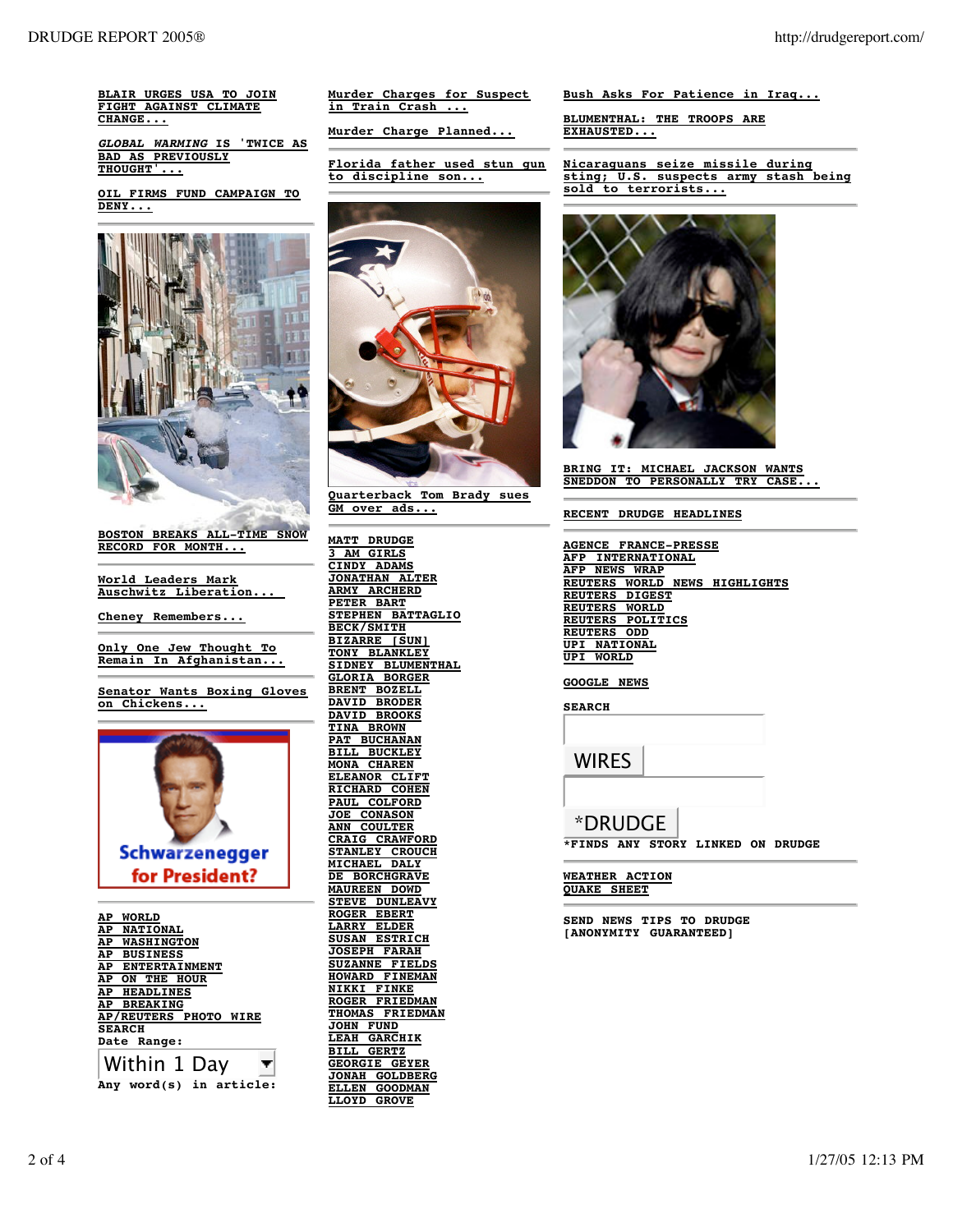AP **Date Range:** Within 1 Day  $\blacksquare$ **Any word(s) in article: REUTERS ANANOVA BLOOMBERG DOW JONES EFE ISLAMIC REPUBLIC WIRE ITAR-TASS KNIGHT RIDDER [DC] KYODO PRAVDA PR NEWSWIRE [SHOWBIZ] PR WIRE SCRIPPS HOWARD US INFO WIRE U.S. NEWSWIRE WORLDWIRES XINHUA WORLD FRONT PAGES ABCNEWS ABCNEWS THE NOTE AD AGE DEADLINE AMERICAN CONSERVATIVE BBC BBC AUDIO BILLBOARD BOSTON GLOBE BOSTON HERALD BROADCASTING & CABLE CBS NEWS C-SPAN SCHEDULE CHICAGO TRIB CHICAGO SUN-TIMES CHRISTIAN SCIENCE CNN CNN TRANSCRIPTS DAILY VARIETY D.C. DAYBOOK E! ECONOMIST EDITOR & PUBLISHER ELECTRONIC MEDIA EMERGENCY NET ENT WEEKLY FINANCIAL TIMES FORBES MAG FOX NEWS HILL H'WOOD REPORTER HUMAN EVENTS INSIGHT MAG INTERNATIONAL HERALD TRIB INVEST BUS DAILY JERUSALEM POST JEWISH WORLD REVIEW LA DAILY NEWS LA TIMES LUCIANNE.COM MEDIA CHECK MEDIA LIFE MEDIA WEEK MSNBC MUCHMUSIC NATION NATIONAL ENQUIRER NATIONAL REVIEW**

**MARTIN GROVE CARL HIAASEN NAT HENTOFF CHRISTOPHER HITCHENS ARIANNA HUFFINGTON INSIDE BELTWAY INSIDE POLITICS INSIDE THE RING MOLLY IVINS AL KAMEN MICKEY KAUS KEITH J. KELLY MICHAEL KINSLEY JOE KLEIN HARRY KNOWLES KRAUTHAMMER PAUL KRUGMAN LARRY KUDLOW HOWIE KURTZ JOHN LEO DAVID LIMBAUGH RUSH LIMBAUGH HAL LINDSEY RICH LOWRY MICHELLE MALKIN SCOTT MCCLELLAN DICK MORRIS PEGGY NOONAN BOB NOVAK OFF THE RECORD KATE O'BEIRNE MARVIN OLASKY THOMAS OLIPHANT BILL O'REILLY PAGE SIX ANDREA PEYSER JIM PINKERTON JOHN PODHORETZ TV PROGRAMMING INSIDER PRUDEN ANNA QUINDLEN WILLIAM RASPBERRY REX REED RICHARD REEVES RELIABLE SOURCE RICHARD ROEPER RUSH/MOLLOY BILL SAFIRE SCHLAFLY TOM SHALES GAIL SHISTER LIZ SMITH MICHAEL SNEED JOE SOBRAN THOMAS SOWELL ANDREW SULLIVAN HELEN THOMAS CAL THOMAS HUNTER S. THOMPSON TV COLUMN VEGAS CONFIDENTIAL JEFFREY WELLS GEORGE WILL WALTER WILLIAMS WASHINGTON WHISPERS JAMES WOLCOTT MORT ZUCKERMAN BILL ZWECKER**



**THE LIST...**

**x x x x x**

**VISITS TO DRUDGE 01/27/05**

**009,920,393 IN PAST 24 HOURS 236,144,452 IN PAST 31 DAYS 3,237,059,285 IN PAST YEAR**

**DRUDGE ARCHIVES**

**DRUDGE REFERENCE DESK**

**EMAIL: DRUDGE@DRUDGEREPORT.COM**

**BE SEEN! RUN ADS ON DRUDGE REPORT.**